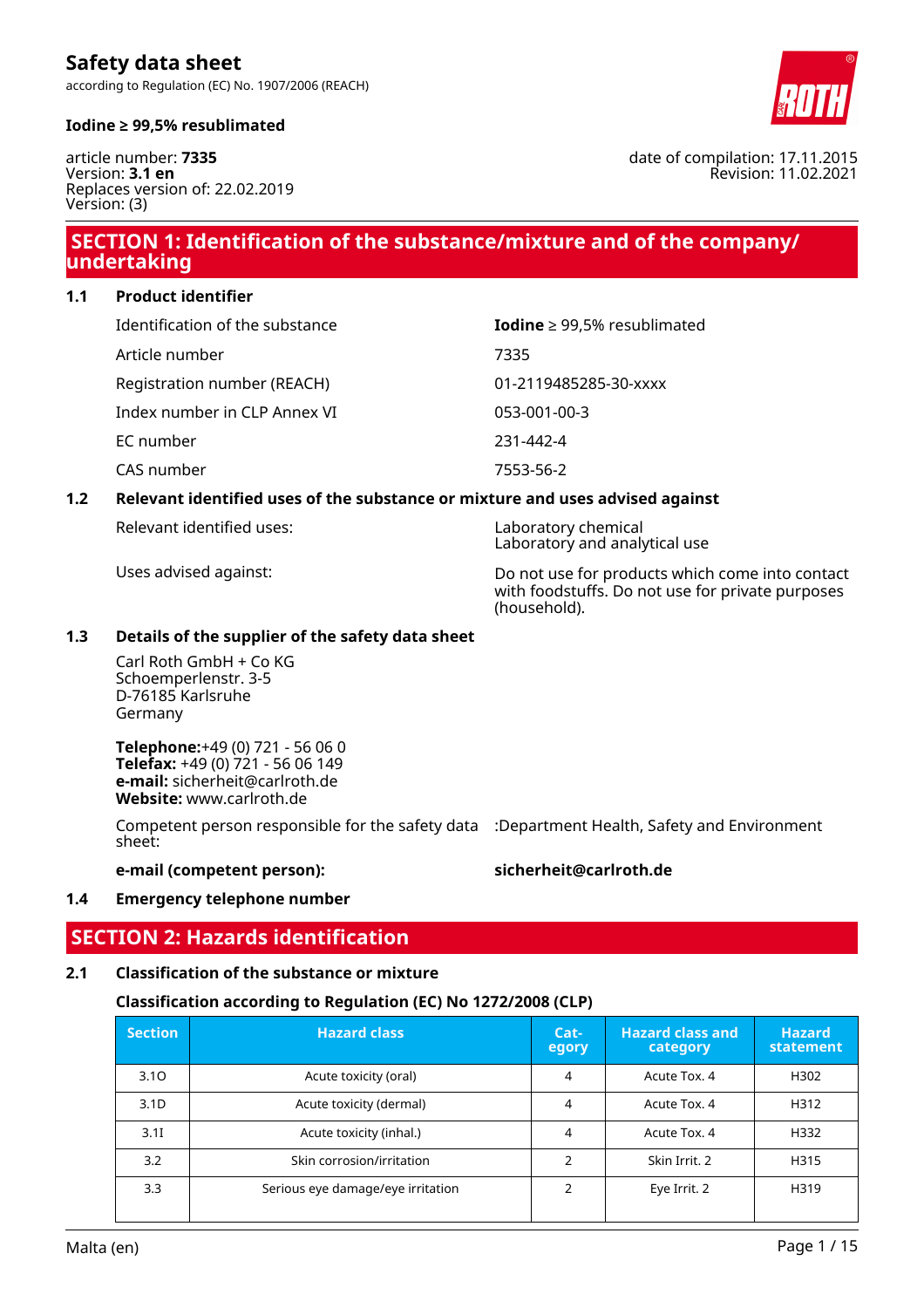according to Regulation (EC) No. 1907/2006 (REACH)



### **Iodine ≥ 99,5% resublimated**

article number: **7335**

| <b>Section</b> | <b>Hazard class</b>                                                                  | Cat-<br>egory | <b>Hazard class and</b><br>category | <b>Hazard</b><br>statement |
|----------------|--------------------------------------------------------------------------------------|---------------|-------------------------------------|----------------------------|
| 3.8R           | Specific target organ toxicity - single exposure (respirat-<br>ory tract irritation) |               | STOT SE 3                           | H335                       |
| 3.9            | Specific target organ toxicity - repeated exposure                                   |               | STOT RE 1                           | H372                       |
| 4.1A           | Hazardous to the aquatic environment - acute hazard                                  |               | Aquatic Acute 1                     | H400                       |

For full text of abbreviations: see SECTION 16

#### **The most important adverse physicochemical, human health and environmental effects**

Delayed or immediate effects can be expected after short or long-term exposure. Spillage and fire water can cause pollution of watercourses.

#### **2.2 Label elements**

**Labelling according to Regulation (EC) No 1272/2008 (CLP)**

**Signal word Danger**

**Pictograms**



#### **Hazard statements**

| H302+H312+H332<br>H <sub>3</sub> 15<br>H319<br>H335<br>H372 | Harmful if swallowed, in contact with skin or if inhaled<br>Causes skin irritation<br>Causes serious eye irritation<br>May cause respiratory irritation<br>Causes damage to organs (thyroid gland) through prolonged or repeated ex-<br>posure (if swallowed) |
|-------------------------------------------------------------|---------------------------------------------------------------------------------------------------------------------------------------------------------------------------------------------------------------------------------------------------------------|
| H400                                                        | Very toxic to aquatic life                                                                                                                                                                                                                                    |

#### **Precautionary statements**

#### **Precautionary statements - prevention**

P273 Avoid release to the environment

#### **Precautionary statements - response**

P302+P352 IF ON SKIN: Wash with plenty of water<br>P304+P340 IF INHALED: Remove person to fresh ai P304+P340 IF INHALED: Remove person to fresh air and keep comfortable for breathing IF IN EYES: Rinse cautiously with water for several minutes. Remove contact lenses, if present and easy to do. Continue rinsing

#### **Labelling of packages where the contents do not exceed 125 ml**

Signal word: **Danger**

Symbol(s)



H372 Causes damage to organs (thyroid gland) through prolonged or repeated exposure (if swallowed).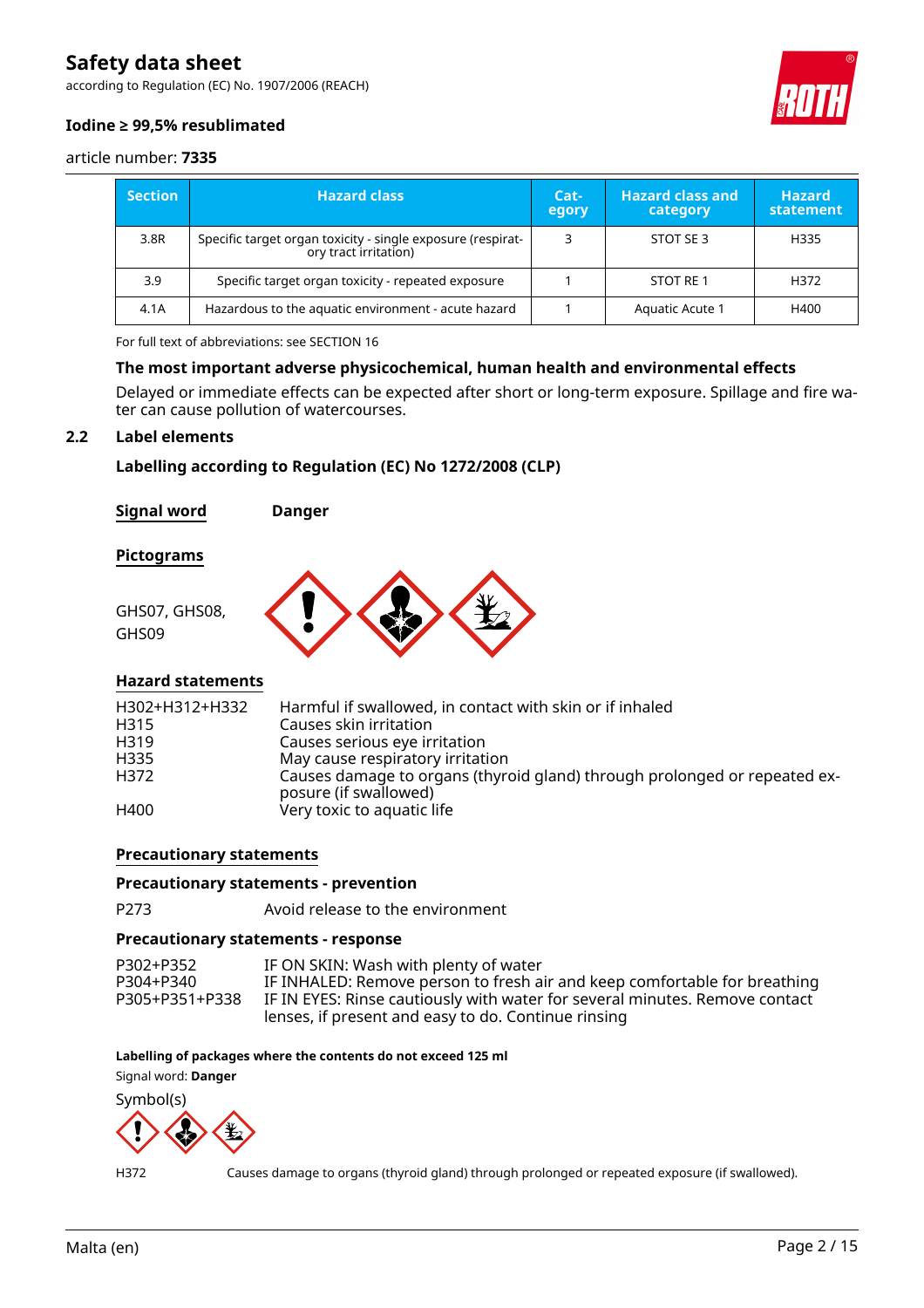according to Regulation (EC) No. 1907/2006 (REACH)



#### **Iodine ≥ 99,5% resublimated**

article number: **7335**

#### **2.3 Other hazards**

#### **Results of PBT and vPvB assessment**

According to the results of its assessment, this substance is not a PBT or a vPvB.

## **SECTION 3: Composition/information on ingredients**

#### **3.1 Substances**

| <b>Specific Conc. Limits</b> | <b>M-Factors</b>      | <b>ATE</b> |  |
|------------------------------|-----------------------|------------|--|
| Index No                     | 053-001-00-3          |            |  |
| EC No                        | 231-442-4             |            |  |
| CAS No                       | 7553-56-2             |            |  |
| REACH Reg. No                | 01-2119485285-30-xxxx |            |  |
| Molar mass                   | 253,8 $9/_{mol}$      |            |  |
| Molecular formula            | I <sub>2</sub>        |            |  |
| Name of substance            | Iodine                |            |  |
|                              |                       |            |  |

| <b>Specific Conc. Limits</b> | <b>M-Factors</b> | <b>ATE</b>                                                            | <b>Exposure route</b>                       |
|------------------------------|------------------|-----------------------------------------------------------------------|---------------------------------------------|
|                              |                  | 1.500 $_{\rm{mg}/_{\rm{kg}}}^{\rm{mg}/_{\rm{kg}}}$<br>4,588 $mg/1/4h$ | oral<br>dermal<br>inhalation: dust/<br>mist |

## **SECTION 4: First aid measures**

#### **4.1 Description of first aid measures**



#### **General notes**

Take off contaminated clothing.

#### **Following inhalation**

If breathing is irregular or stopped, immediately seek medical assistance and start first aid actions.

#### **Following skin contact**

Rinse skin with water/shower. In case of skin irritation, consult a physician.

#### **Following eye contact**

Irrigate copiously with clean, fresh water for at least 10 minutes, holding the eyelids apart. In case of eye irritation consult an ophthalmologist.

#### **Following ingestion**

Rinse mouth with water (only if the person is conscious). Call a doctor.

### **4.2 Most important symptoms and effects, both acute and delayed**

Breathing difficulties, Circulatory collapse, Diarrhoea, Vomiting, Irritation, Discoloration of the cornea, Cough, Dyspnoea, Corrosivity, Spasms

### **4.3 Indication of any immediate medical attention and special treatment needed**

none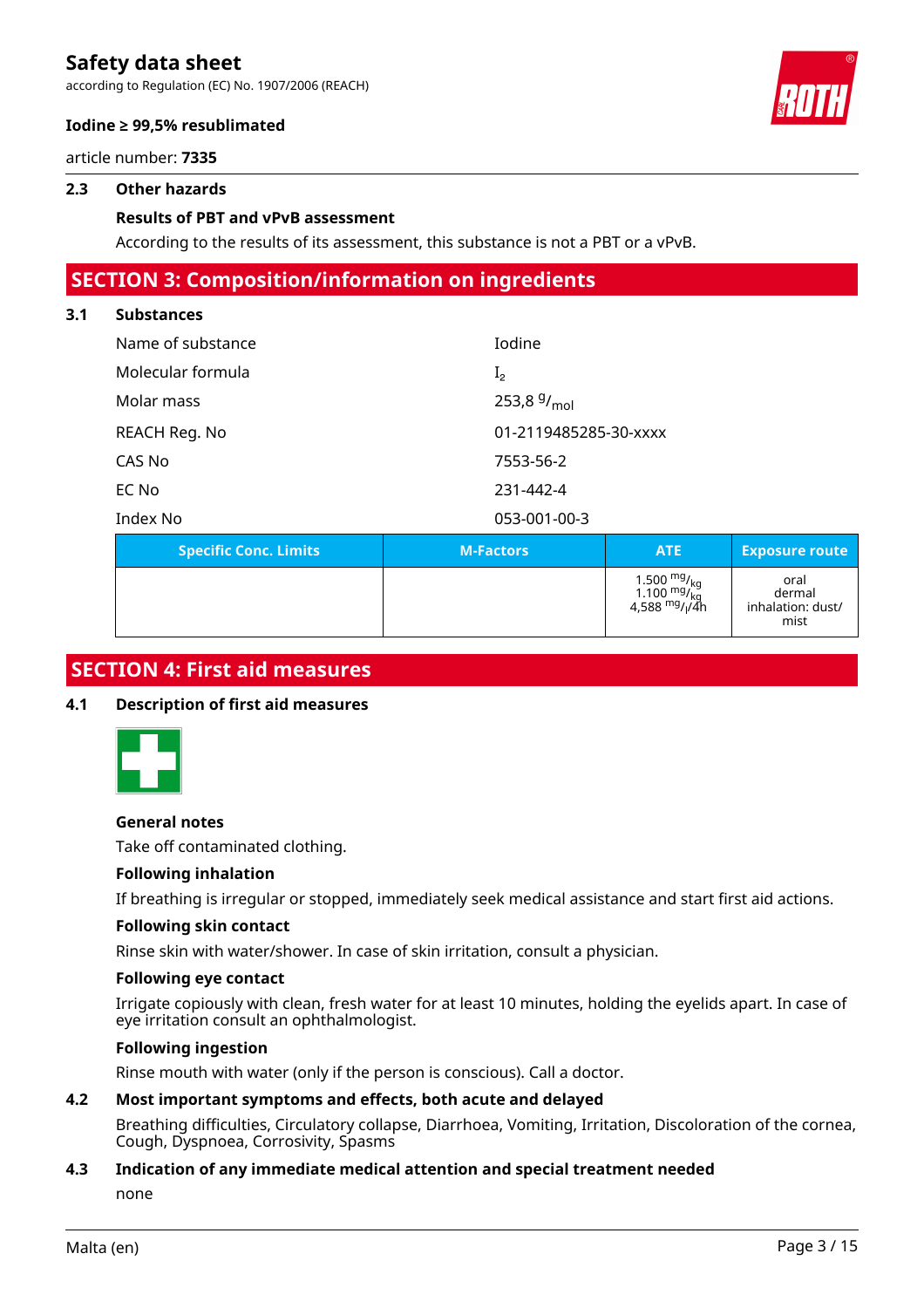according to Regulation (EC) No. 1907/2006 (REACH)



#### **Iodine ≥ 99,5% resublimated**

article number: **7335**

## **SECTION 5: Firefighting measures**

#### **5.1 Extinguishing media**



#### **Suitable extinguishing media**

co-ordinate firefighting measures to the fire surroundings water, foam, dry extinguishing powder, ABC-powder

#### **Unsuitable extinguishing media**

water jet

#### **5.2 Special hazards arising from the substance or mixture**

Non-combustible. Vapours are heavier than air, spread along floors and form explosive mixtures with air.

#### **Hazardous combustion products**

Hydrogen iodide (HI)

#### **5.3 Advice for firefighters**

In case of fire and/or explosion do not breathe fumes. Do not allow firefighting water to enter drains or water courses. Fight fire with normal precautions from a reasonable distance. Wear self-contained breathing apparatus.

## **SECTION 6: Accidental release measures**

**6.1 Personal precautions, protective equipment and emergency procedures**



#### **For non-emergency personnel**

Wearing of suitable protective equipment (including personal protective equipment referred to under Section 8 of the safety data sheet) to prevent any contamination of skin, eyes and personal clothing. Do not breathe dust.

#### **6.2 Environmental precautions**

Keep away from drains, surface and ground water. Retain contaminated washing water and dispose of it.

#### **6.3 Methods and material for containment and cleaning up**

#### **Advice on how to contain a spill**

Covering of drains. Take up mechanically.

#### **Advice on how to clean up a spill**

Take up mechanically. Control of dust.

#### **Other information relating to spills and releases**

Place in appropriate containers for disposal. Ventilate affected area.

#### **6.4 Reference to other sections**

Hazardous combustion products: see section 5. Personal protective equipment: see section 8. Incompatible materials: see section 10. Disposal considerations: see section 13.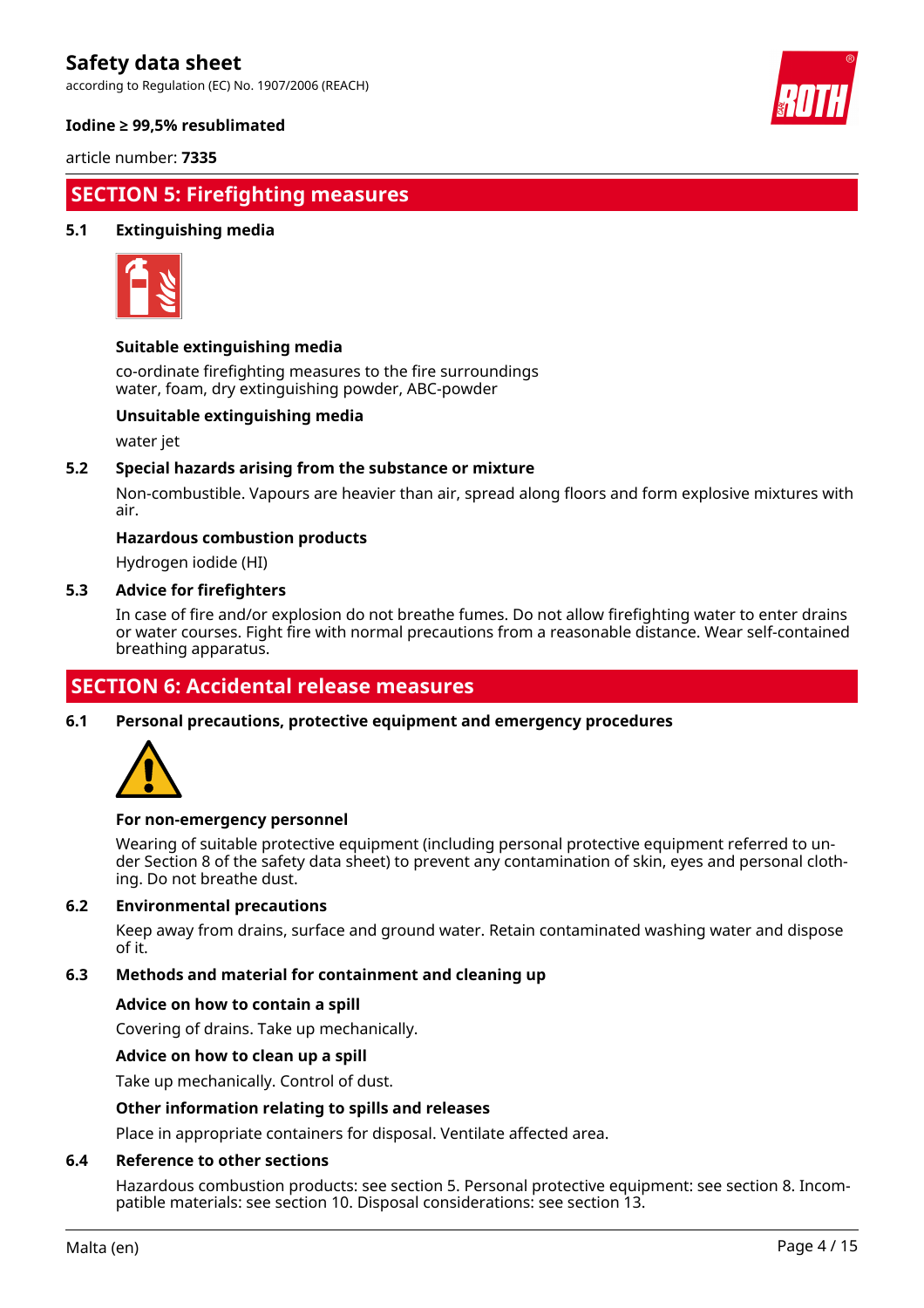according to Regulation (EC) No. 1907/2006 (REACH)

#### **Iodine ≥ 99,5% resublimated**

article number: **7335**

# **SECTION 7: Handling and storage**

#### **7.1 Precautions for safe handling**

Use extractor hood (laboratory). Provision of sufficient ventilation. Avoid dust formation.

#### **Measures to protect the environment**

Avoid release to the environment.

#### **Advice on general occupational hygiene**

Wash hands before breaks and after work. Keep away from food, drink and animal feedingstuffs.

## **7.2 Conditions for safe storage, including any incompatibilities**

Store in a dry place.

#### **Incompatible substances or mixtures**

Observe hints for combined storage.

#### **Consideration of other advice**

#### **Ventilation requirements**

Keep any substance that emits harmful vapours or gases in a place that allows these to be permanently extracted.

### **Specific designs for storage rooms or vessels**

Recommended storage temperature: 15 – 25 °C

#### **7.3 Specific end use(s)**

No information available.

### **SECTION 8: Exposure controls/personal protection**

#### **8.1 Control parameters**

**National limit values**

### **Occupational exposure limit values (Workplace Exposure Limits)**

Data are not available.

#### **Human health values**

| Relevant DNELs and other threshold levels |                                  |                                              |                   |                            |  |
|-------------------------------------------|----------------------------------|----------------------------------------------|-------------------|----------------------------|--|
| <b>Endpoint</b>                           | <b>Threshold</b><br><b>level</b> | <b>Protection goal,</b><br>route of exposure | Used in           | <b>Exposure time</b>       |  |
| <b>DNEL</b>                               | $0.07 \,\mathrm{mag/m^3}$        | human, inhalatory                            | worker (industry) | chronic - systemic effects |  |
| <b>DNEL</b>                               | $0.01$ mg/kg bw/<br>day          | human, dermal                                | worker (industry) | chronic - systemic effects |  |

#### **Environmental values**

| Relevant PNECs and other threshold levels |                                      |                   |                                       |                              |  |
|-------------------------------------------|--------------------------------------|-------------------|---------------------------------------|------------------------------|--|
| End-<br>point                             | <b>Threshold</b><br>level            | <b>Organism</b>   | <b>Environmental com-</b><br>partment | <b>Exposure time</b>         |  |
| <b>PNEC</b>                               | $18.13\frac{\mu g}{\mu}$             | aquatic organisms | freshwater                            | short-term (single instance) |  |
| <b>PNEC</b>                               | $60,01$ <sup>µg</sup> / <sub>1</sub> | aquatic organisms | marine water                          | short-term (single instance) |  |

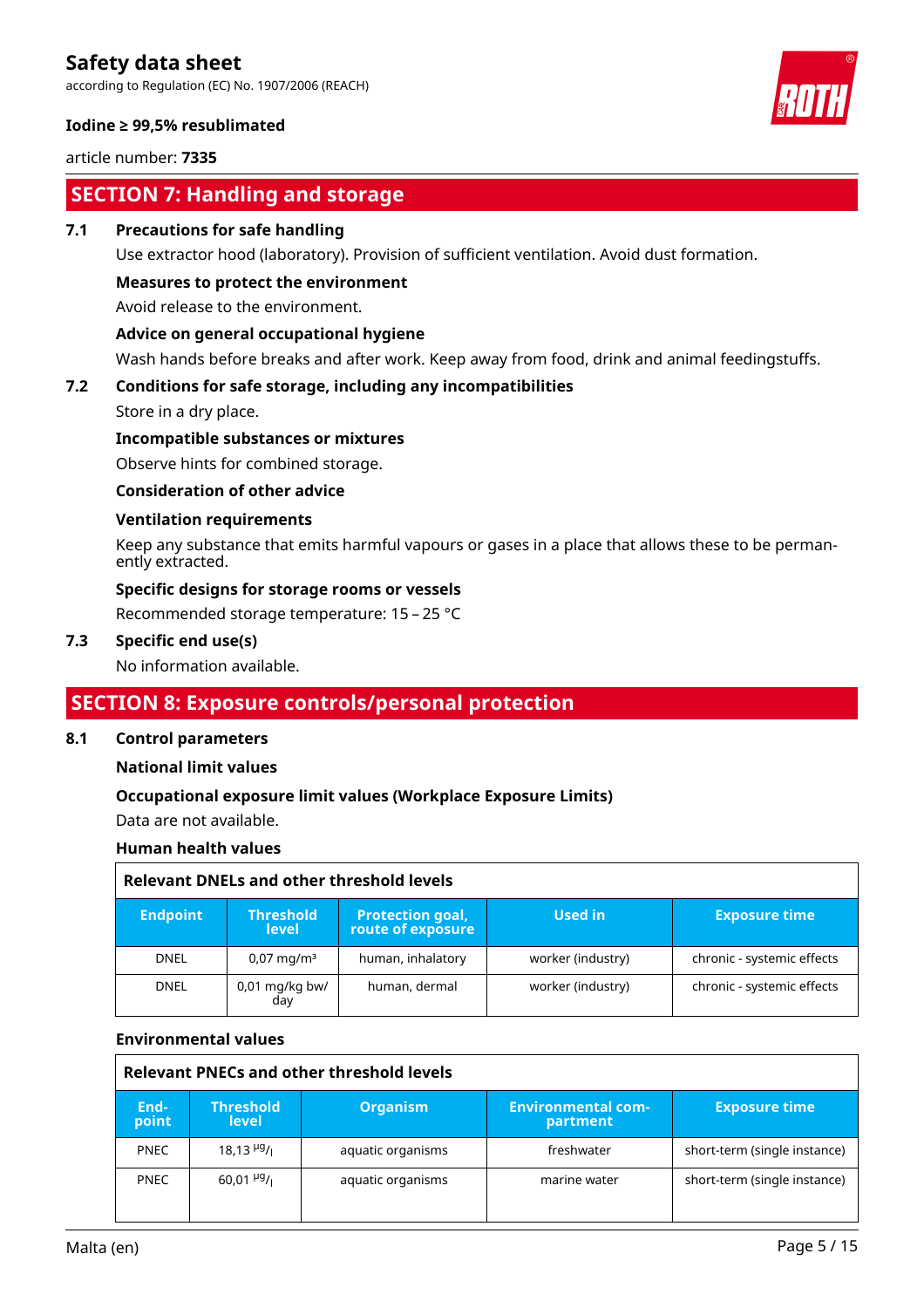according to Regulation (EC) No. 1907/2006 (REACH)



#### **Iodine ≥ 99,5% resublimated**

article number: **7335**

| <b>Relevant PNECs and other threshold levels</b> |                                  |                       |                                       |                              |  |
|--------------------------------------------------|----------------------------------|-----------------------|---------------------------------------|------------------------------|--|
| End-<br>point                                    | <b>Threshold</b><br><b>level</b> | <b>Organism</b>       | <b>Environmental com-</b><br>partment | <b>Exposure time</b>         |  |
| <b>PNEC</b>                                      | $11 \frac{mg}{l}$                | aquatic organisms     | sewage treatment plant<br>(STP)       | short-term (single instance) |  |
| <b>PNEC</b>                                      | 3,99 $mg/kq$                     | aquatic organisms     | freshwater sediment                   | short-term (single instance) |  |
| <b>PNEC</b>                                      | 20,22 $mg/_{ka}$                 | aquatic organisms     | marine sediment                       | short-term (single instance) |  |
| <b>PNEC</b>                                      | 5,95 $mg/kq$                     | terrestrial organisms | soil                                  | short-term (single instance) |  |

#### **8.2 Exposure controls**

#### **Individual protection measures (personal protective equipment)**

#### **Eye/face protection**



Use safety goggle with side protection.

#### **Skin protection**



#### **• hand protection**

Wear suitable gloves. Chemical protection gloves are suitable, which are tested according to EN 374. For special purposes, it is recommended to check the resistance to chemicals of the protective gloves mentioned above together with the supplier of these gloves. The times are approximate values from measurements at 22 ° C and permanent contact. Increased temperatures due to heated substances, body heat etc. and a reduction of the effective layer thickness by stretching can lead to a considerable reduction of the breakthrough time. If in doubt, contact manufacturer. At an approx. 1.5 times larger / smaller layer thickness, the respective breakthrough time is doubled / halved. The data apply only to the pure substance. When transferred to substance mixtures, they may only be considered as a guide.

#### **• type of material**

NBR (Nitrile rubber)

#### **• material thickness**

>0,11 mm

#### **• breakthrough times of the glove material**

>480 minutes (permeation: level 6)

#### **• other protection measures**

Take recovery periods for skin regeneration. Preventive skin protection (barrier creams/ointments) is recommended.

#### **Respiratory protection**

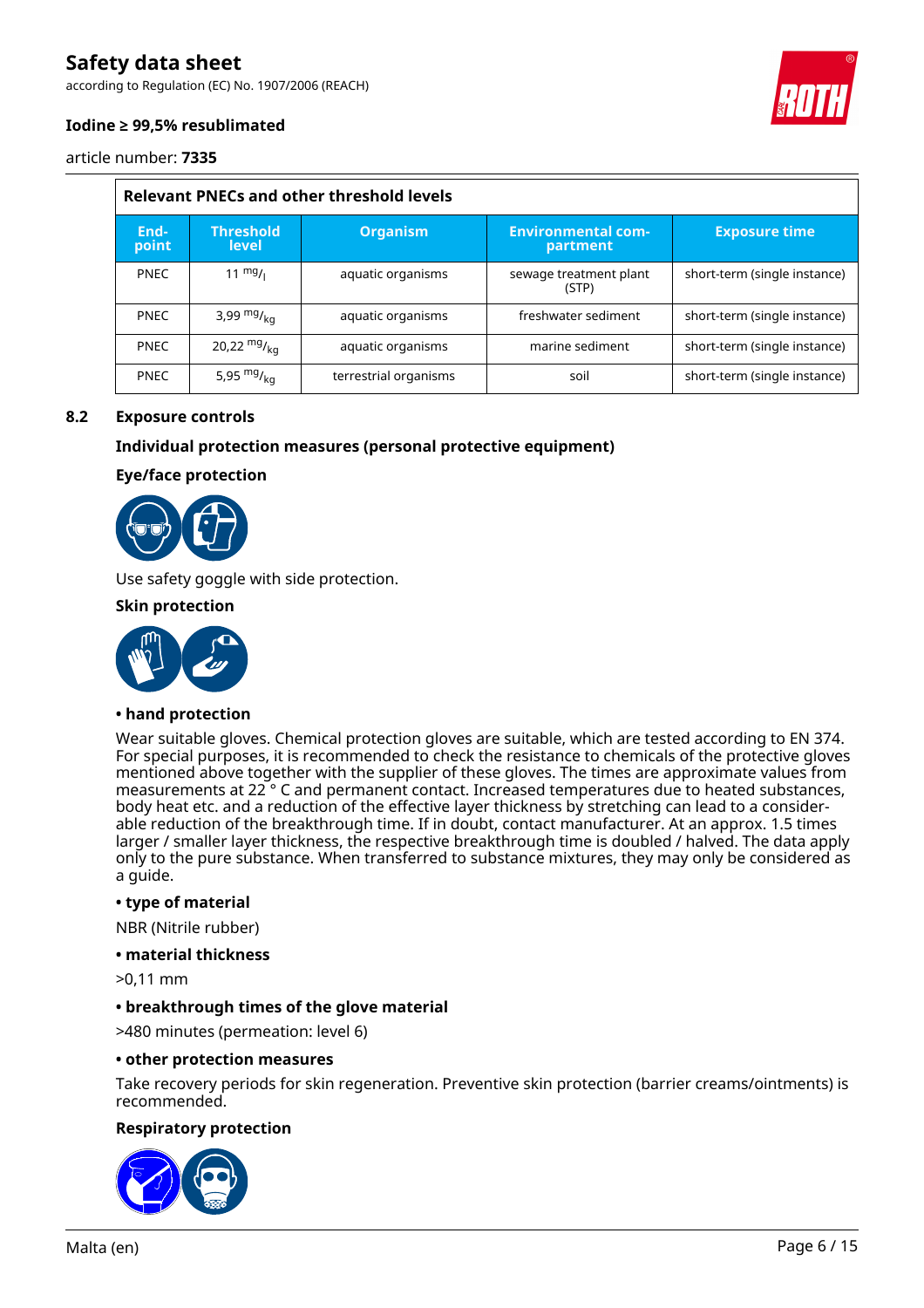according to Regulation (EC) No. 1907/2006 (REACH)

#### **Iodine ≥ 99,5% resublimated**

#### article number: **7335**

Respiratory protection necessary at: Dust formation. Particulate filter device (EN 143). P2 (filters at least 94 % of airborne particles, colour code: White).

#### **Environmental exposure controls**

Keep away from drains, surface and ground water.

# **SECTION 9: Physical and chemical properties**

| 9.1 | Information on basic physical and chemical properties       |                                              |  |  |
|-----|-------------------------------------------------------------|----------------------------------------------|--|--|
|     | Physical state                                              | solid                                        |  |  |
|     | Form                                                        |                                              |  |  |
|     | Colour                                                      | dark violet                                  |  |  |
|     | Odour                                                       | stinging                                     |  |  |
|     | Melting point/freezing point                                | $113 - 114 °C$                               |  |  |
|     | Boiling point or initial boiling point and boiling<br>range | 184,4 °C at 1 atm (ECHA)                     |  |  |
|     | Flammability                                                | non-combustible                              |  |  |
|     | Lower and upper explosion limit                             | not determined                               |  |  |
|     | Flash point                                                 | not applicable                               |  |  |
|     | Auto-ignition temperature                                   | not determined                               |  |  |
|     | Decomposition temperature                                   | not relevant                                 |  |  |
|     | pH (value)                                                  | not applicable                               |  |  |
|     | Kinematic viscosity                                         | $0.47 \frac{mm^2}{s}$<br>not relevant        |  |  |
|     | Solubility(ies)                                             |                                              |  |  |
|     | Water solubility                                            | <0,5 $9/1$ at 20 °C                          |  |  |
|     | Partition coefficient                                       |                                              |  |  |
|     | Partition coefficient n-octanol/water (log value):          | 2,49 (20 °C) (ECHA) not relevant (inorganic) |  |  |
|     | Vapour pressure                                             | 0,31 hPa at 25 °C                            |  |  |
|     | Density                                                     | 4,93 $9/_{cm^3}$ at 20 °C                    |  |  |
|     | Relative vapour density                                     | $8,8$ (air = 1)                              |  |  |
|     | Particle characteristics                                    | no data available                            |  |  |
|     | Other safety parameters                                     |                                              |  |  |
|     | Oxidising properties                                        | none                                         |  |  |

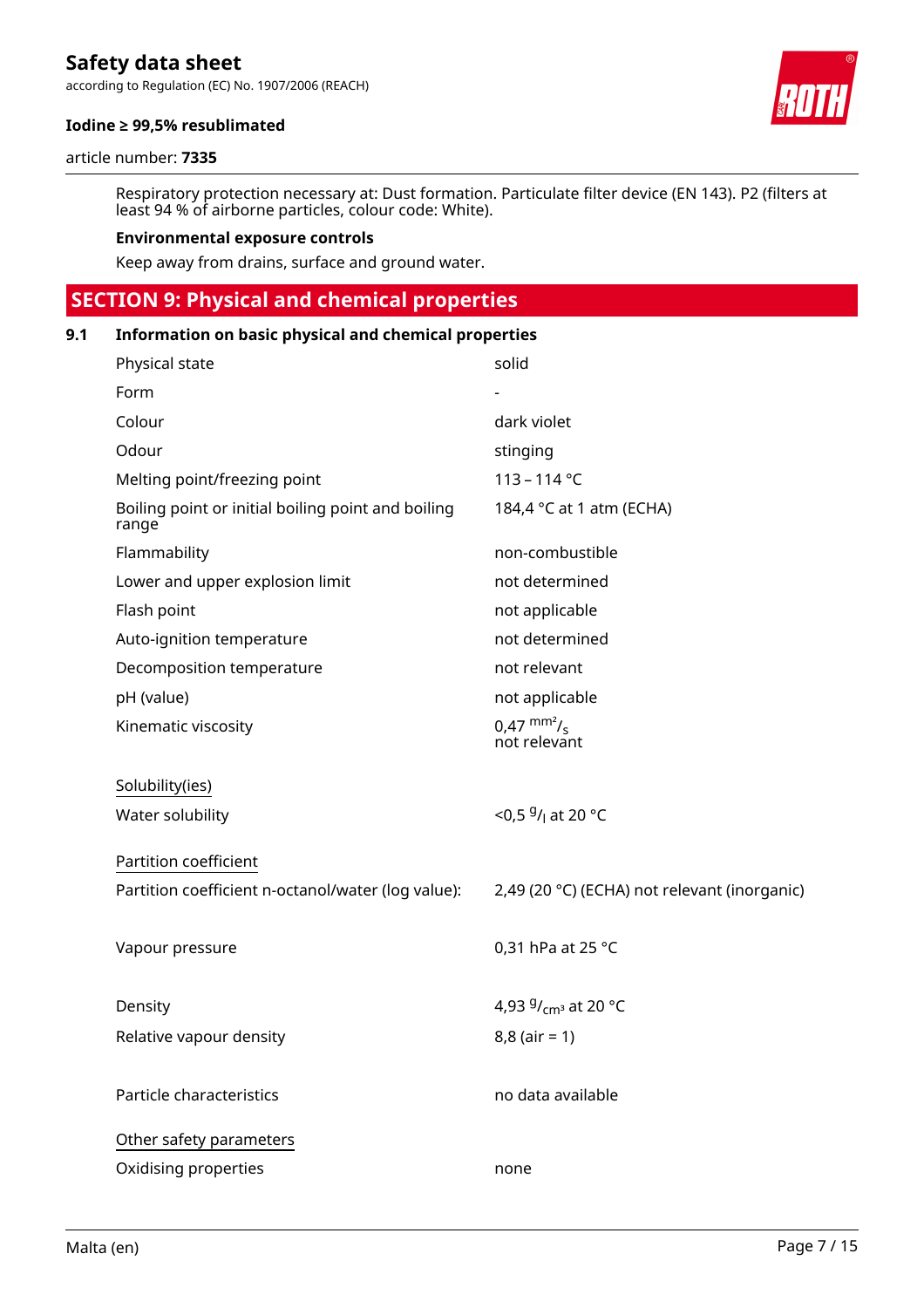according to Regulation (EC) No. 1907/2006 (REACH)



#### **Iodine ≥ 99,5% resublimated**

article number: **7335**

#### **9.2 Other information**

Information with regard to physical hazard classes:

hazard classes acc. to GHS (physical hazards): not relevant

Other safety characteristics: There is no additional information.

### **SECTION 10: Stability and reactivity**

#### **10.1 Reactivity**

This material is not reactive under normal ambient conditions.

#### **10.2 Chemical stability**

The material is stable under normal ambient and anticipated storage and handling conditions of temperature and pressure.

#### **10.3 Possibility of hazardous reactions**

strong oxidiser,

**Exothermic reaction with:** Aldehydes, Metal powder, Phosphorus oxides (e.g. P2O5), **Danger of explosion:** Acetylene, Alkali metals, Amines, Ammonium compounds, Azides, Reducing agents, Sodium, Potassium, Iodide

#### **10.4 Conditions to avoid**

There are no specific conditions known which have to be avoided.

#### **10.5 Incompatible materials**

There is no additional information.

#### **10.6 Hazardous decomposition products**

Hazardous combustion products: see section 5.

## **SECTION 11: Toxicological information**

#### **11.1 Information on hazard classes as defined in Regulation (EC) No 1272/2008**

**Classification according to GHS (1272/2008/EC, CLP)**

#### **Acute toxicity**

Harmful if swallowed. Harmful in contact with skin. Harmful if inhaled.

| <b>Acute toxicity</b>     |                 |                             |                |               |               |
|---------------------------|-----------------|-----------------------------|----------------|---------------|---------------|
| <b>Exposure route</b>     | <b>Endpoint</b> | <b>Value</b>                | <b>Species</b> | <b>Method</b> | <b>Source</b> |
| oral                      | LD50            | 14.000 $mg/_{kq}$           | not specified  |               | <b>TOXNET</b> |
| inhalation: dust/<br>mist | <b>LC50</b>     | >4,588 mg/ <sub>l</sub> /4h | rat            |               | ECHA          |
| dermal                    | LD50            | $>2.000$ mg/ <sub>kg</sub>  | rabbit         |               | ECHA          |

#### **Skin corrosion/irritation**

Causes skin irritation.

#### **Serious eye damage/eye irritation**

Causes serious eye irritation.

#### **Respiratory or skin sensitisation**

Shall not be classified as a respiratory or skin sensitiser.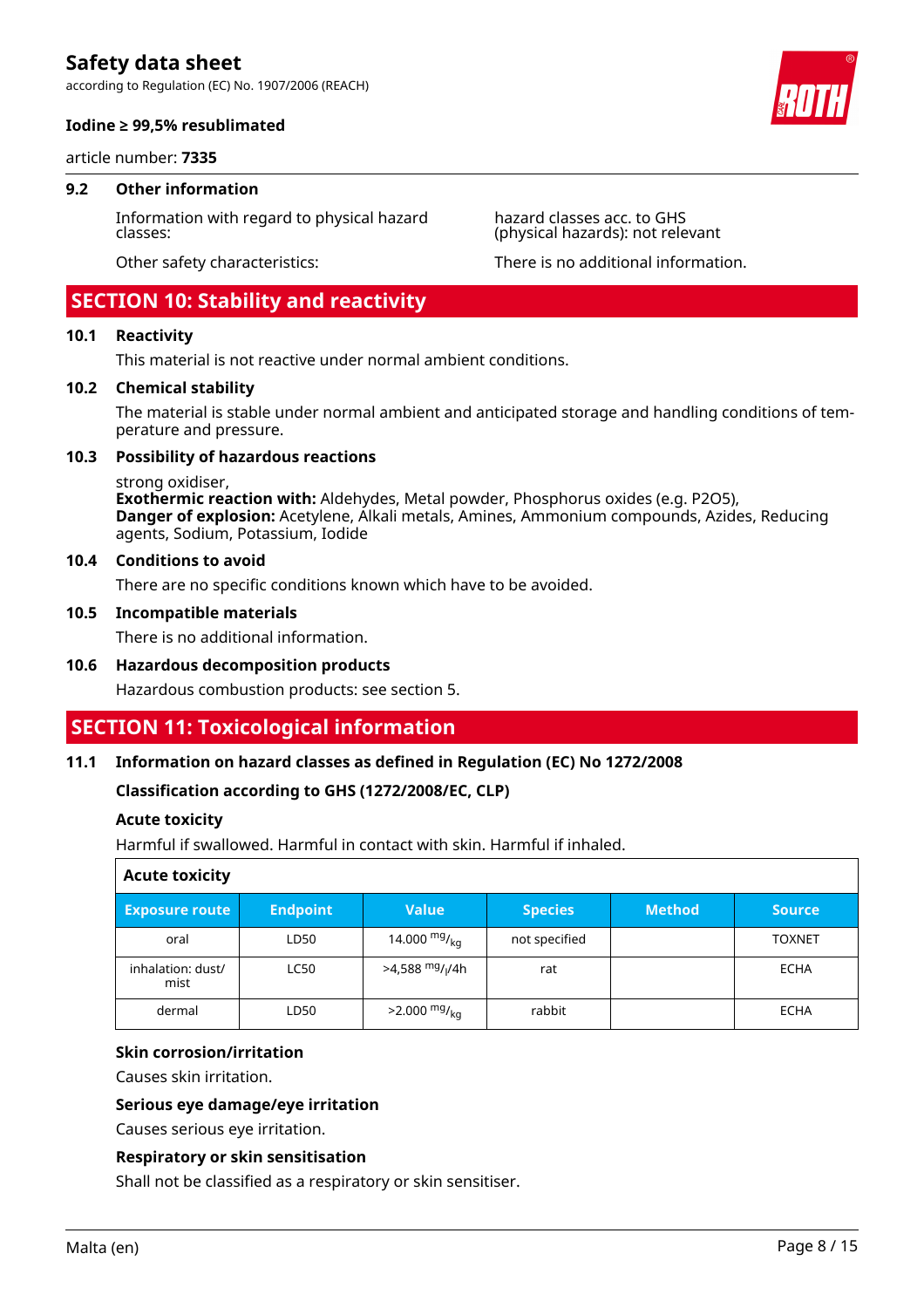according to Regulation (EC) No. 1907/2006 (REACH)

#### **Iodine ≥ 99,5% resublimated**

article number: **7335**

### **Germ cell mutagenicity**

Shall not be classified as germ cell mutagenic.

#### **Carcinogenicity**

Shall not be classified as carcinogenic.

#### **Reproductive toxicity**

Shall not be classified as a reproductive toxicant.

#### **Specific target organ toxicity - single exposure**

May cause respiratory irritation.

#### **Specific target organ toxicity - repeated exposure**

Causes damage to organs (thyroid gland) through prolonged or repeated exposure (if swallowed).

| <b>Hazard category</b> | Target organ  | <b>Exposure route</b> |
|------------------------|---------------|-----------------------|
|                        | thyroid gland | if swallowed          |

#### **Aspiration hazard**

Shall not be classified as presenting an aspiration hazard.

#### **Symptoms related to the physical, chemical and toxicological characteristics**

#### **• If swallowed**

diarrhoea, vomiting

### **• If in eyes**

discoloration of the cornea, Causes serious eye irritation

#### **• If inhaled**

Dyspnoea, Irritation to respiratory tract, cough

#### **• If on skin**

causes skin irritation

#### **Other information**

Other adverse effects: Liver and kidney damage, Circulatory collapse, Spasms

# **SECTION 12: Ecological information**

#### **12.1 Toxicity**

Very toxic to aquatic life.

| <b>Aquatic toxicity (acute)</b>   |                     |                |                      |
|-----------------------------------|---------------------|----------------|----------------------|
| <b>Endpoint</b>                   | <b>Value</b>        | <b>Species</b> | <b>Exposure time</b> |
| <b>LC50</b>                       | $1,67 \frac{mg}{l}$ | fish           | 96 h                 |
| ErC50                             | $0,13 \frac{mg}{l}$ | algae          | 72 h                 |
| <b>Aquatic toxicity (chronic)</b> |                     |                |                      |
| <b>Endpoint</b>                   | <b>Value</b>        | <b>Species</b> | <b>Exposure time</b> |
| <b>EC50</b>                       | 280 $mg/1$          | microorganisms | 3 h                  |

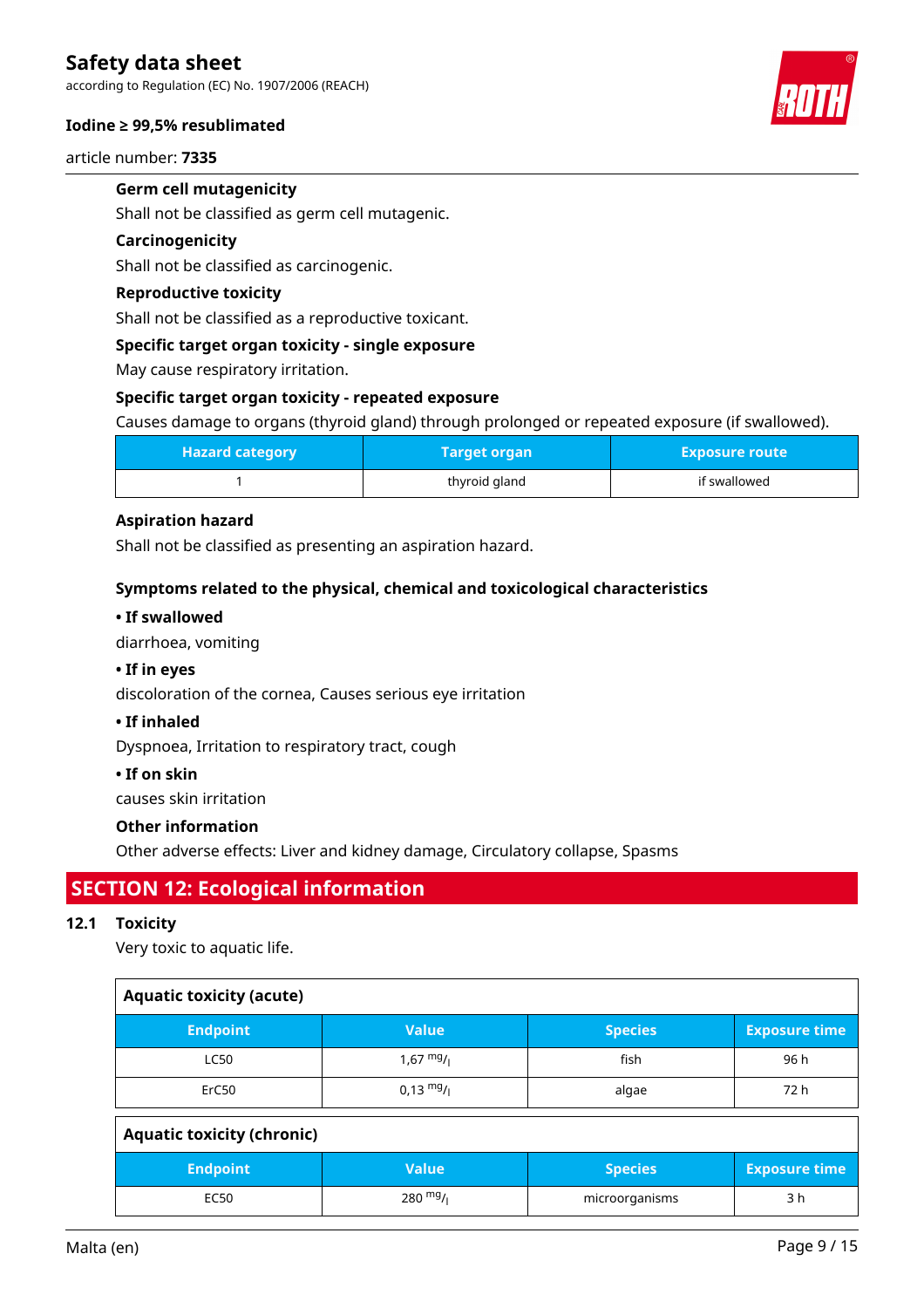according to Regulation (EC) No. 1907/2006 (REACH)

#### **Iodine ≥ 99,5% resublimated**

article number: **7335**

#### **Biodegradation**

The methods for determining the biological degradability are not applicable to inorganic substances.

**12.2 Process of degradability**

Data are not available.

#### **12.3 Bioaccumulative potential**

Does not significantly accumulate in organisms.

| n-octanol/water (log KOW) | 2,49 (20 °C) (ECHA) |
|---------------------------|---------------------|
|---------------------------|---------------------|

#### **12.4 Mobility in soil**

| Henry's law constant | $\vert$ 0,031 <sup>Pa m<sup>3</sup>/<sub>mol</sub> at 20 °C (ECHA)</sup> |
|----------------------|--------------------------------------------------------------------------|
|                      |                                                                          |

### **12.5 Results of PBT and vPvB assessment** Data are not available.

#### **12.6 Endocrine disrupting properties** Not listed.

### **12.7 Other adverse effects**

Data are not available.

# **SECTION 13: Disposal considerations**

#### **13.1 Waste treatment methods**



This material and its container must be disposed of as hazardous waste. Dispose of contents/container in accordance with local/regional/national/international regulations.

#### **Sewage disposal-relevant information**

Do not empty into drains. Avoid release to the environment. Refer to special instructions/safety data sheets.

#### **Waste treatment of containers/packagings**

It is a dangerous waste; only packagings which are approved (e.g. acc. to ADR) may be used.

#### **13.2 Relevant provisions relating to waste**

The allocation of waste identity numbers/waste descriptions must be carried out according to the EEC, specific to the industry and process. Waste catalogue ordinance (Germany).

#### **13.3 Remarks**

Waste shall be separated into the categories that can be handled separately by the local or national waste management facilities. Please consider the relevant national or regional provisions.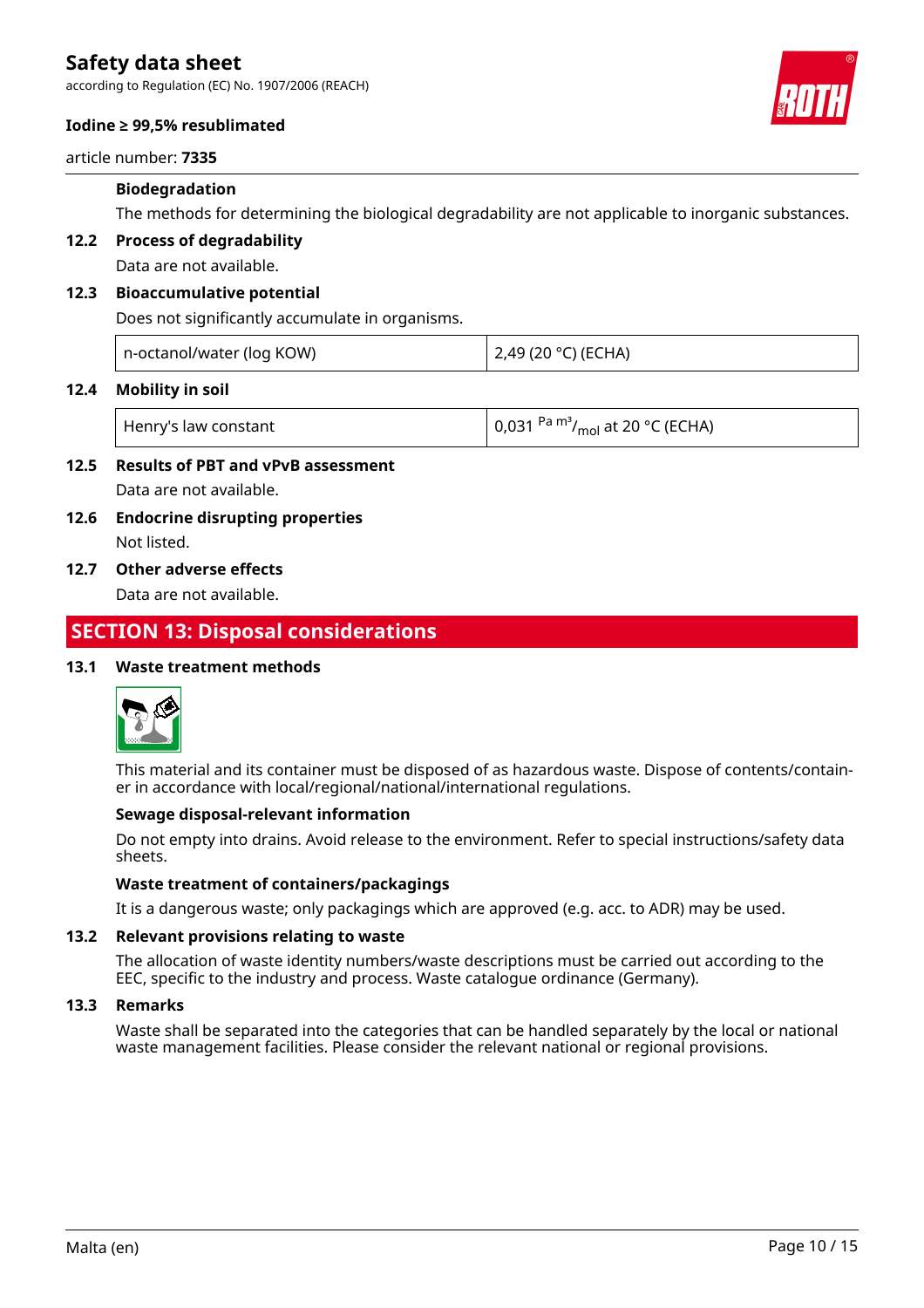according to Regulation (EC) No. 1907/2006 (REACH)

#### **Iodine ≥ 99,5% resublimated**

article number: **7335**

|      | <b>SECTION 14: Transport information</b> |                                      |
|------|------------------------------------------|--------------------------------------|
| 14.1 | <b>UN number or ID number</b>            |                                      |
|      | ADR/RID/ADN                              | <b>UN 3495</b>                       |
|      | IMDG-Code                                | <b>UN 3495</b>                       |
|      | <b>ICAO-TI</b>                           | <b>UN 3495</b>                       |
| 14.2 | UN proper shipping name                  |                                      |
|      | ADR/RID/ADN                              | <b>IODINE</b>                        |
|      | IMDG-Code                                | <b>IODINE</b>                        |
|      | <b>ICAO-TI</b>                           | Iodine                               |
| 14.3 | <b>Transport hazard class(es)</b>        |                                      |
|      | ADR/RID/ADN                              | 8(6.1)                               |
|      | IMDG-Code                                | 8(6.1)                               |
|      | <b>ICAO-TI</b>                           | 8(6.1)                               |
| 14.4 | <b>Packing group</b>                     |                                      |
|      | ADR/RID/ADN                              | III                                  |
|      | IMDG-Code                                | III                                  |
|      | <b>ICAO-TI</b>                           | III                                  |
| 14.5 | <b>Environmental hazards</b>             | hazardous to the aquatic environment |

### **14.6 Special precautions for user**

Provisions for dangerous goods (ADR) should be complied within the premises.

### **14.7 Maritime transport in bulk according to IMO instruments**

The cargo is not intended to be carried in bulk.

#### **Information for each of the UN Model Regulations**

#### **Transport of dangerous goods by road, rail and inland waterway (ADR/RID/ADN) - Additional information**

| Classification code           | CT2                                               |
|-------------------------------|---------------------------------------------------|
| Danger label(s)               | 8+6.1, "Fish and tree"                            |
|                               |                                                   |
| Environmental hazards         | <b>yes</b> (hazardous to the aquatic environment) |
| Special provisions (SP)       | 279, 802(ADN)                                     |
| Excepted quantities (EQ)      | E <sub>1</sub>                                    |
| Limited quantities (LQ)       | $5$ kg                                            |
| Transport category (TC)       | 3                                                 |
| Tunnel restriction code (TRC) | E                                                 |
| Hazard identification No      | 86                                                |
|                               |                                                   |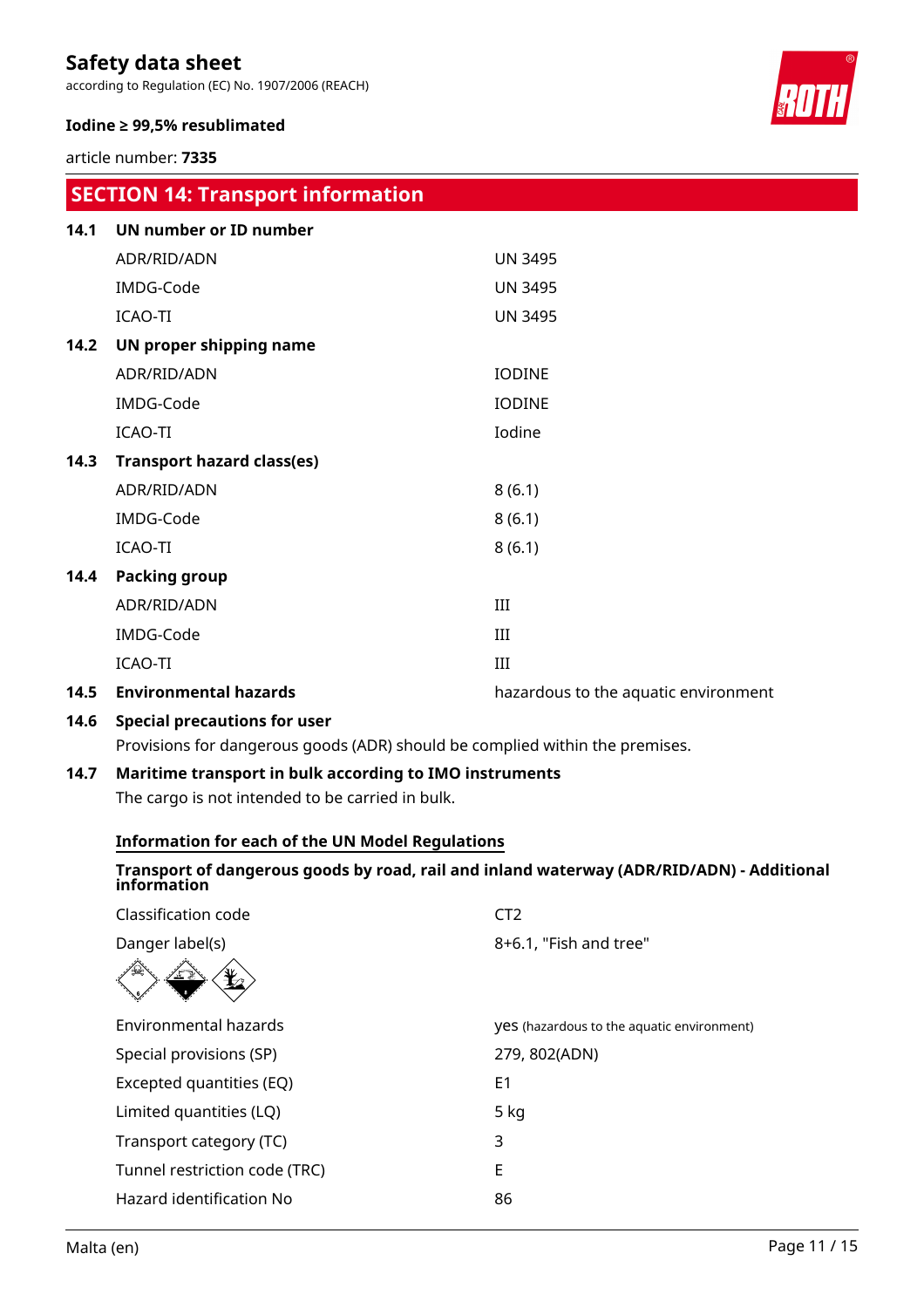according to Regulation (EC) No. 1907/2006 (REACH)



article number: **7335**



| International Maritime Dangerous Goods Code (IMDG) - Additional information        |                                                   |  |  |
|------------------------------------------------------------------------------------|---------------------------------------------------|--|--|
| Marine pollutant                                                                   | <b>Ves</b> (hazardous to the aquatic environment) |  |  |
| Danger label(s)                                                                    | 8+6.1, "Fish and tree"                            |  |  |
|                                                                                    |                                                   |  |  |
| Special provisions (SP)                                                            | 279                                               |  |  |
| Excepted quantities (EQ)                                                           | E <sub>1</sub>                                    |  |  |
| Limited quantities (LQ)                                                            | $5$ kg                                            |  |  |
| EmS                                                                                | F-A, S-B                                          |  |  |
| Stowage category                                                                   | B                                                 |  |  |
| International Civil Aviation Organization (ICAO-IATA/DGR) - Additional information |                                                   |  |  |
| <b>Environmental hazards</b>                                                       | <b>Ves</b> (hazardous to the aquatic environment) |  |  |
| Danger label(s)                                                                    | $8 + 6.1$                                         |  |  |
|                                                                                    |                                                   |  |  |
| Special provisions (SP)                                                            | A113                                              |  |  |
| Excepted quantities (EQ)                                                           | E <sub>1</sub>                                    |  |  |
| Limited quantities (LQ)                                                            | 5 kg                                              |  |  |
|                                                                                    |                                                   |  |  |

# **SECTION 15: Regulatory information**

**15.1 Safety, health and environmental regulations/legislation specific for the substance or mixture**

**Relevant provisions of the European Union (EU)**

**Restrictions according to REACH, Annex XVII**

not listed

**List of substances subject to authorisation (REACH, Annex XIV)/SVHC - candidate list** not listed

#### **Seveso Directive**

| 2012/18/EU (Seveso III) |                                                                           |                                                                                                 |              |
|-------------------------|---------------------------------------------------------------------------|-------------------------------------------------------------------------------------------------|--------------|
| <b>No</b>               | <b>Dangerous substance/hazard categories</b>                              | Qualifying quantity (tonnes) for the ap-<br>plication of lower and upper-tier re-<br>quirements | <b>Notes</b> |
| E <sub>1</sub>          | environmental hazards (hazardous to the aquatic en-<br>vironment, cat. 1) | 100<br>200                                                                                      | 56)          |

#### **Notation**

56) Hazardous to the Aquatic Environment in category Acute 1 or Chronic 1

#### **Directive 2011/65/EU on the restriction of the use of certain hazardous substances in electrical and electronic equipment (RoHS) - Annex II**

not listed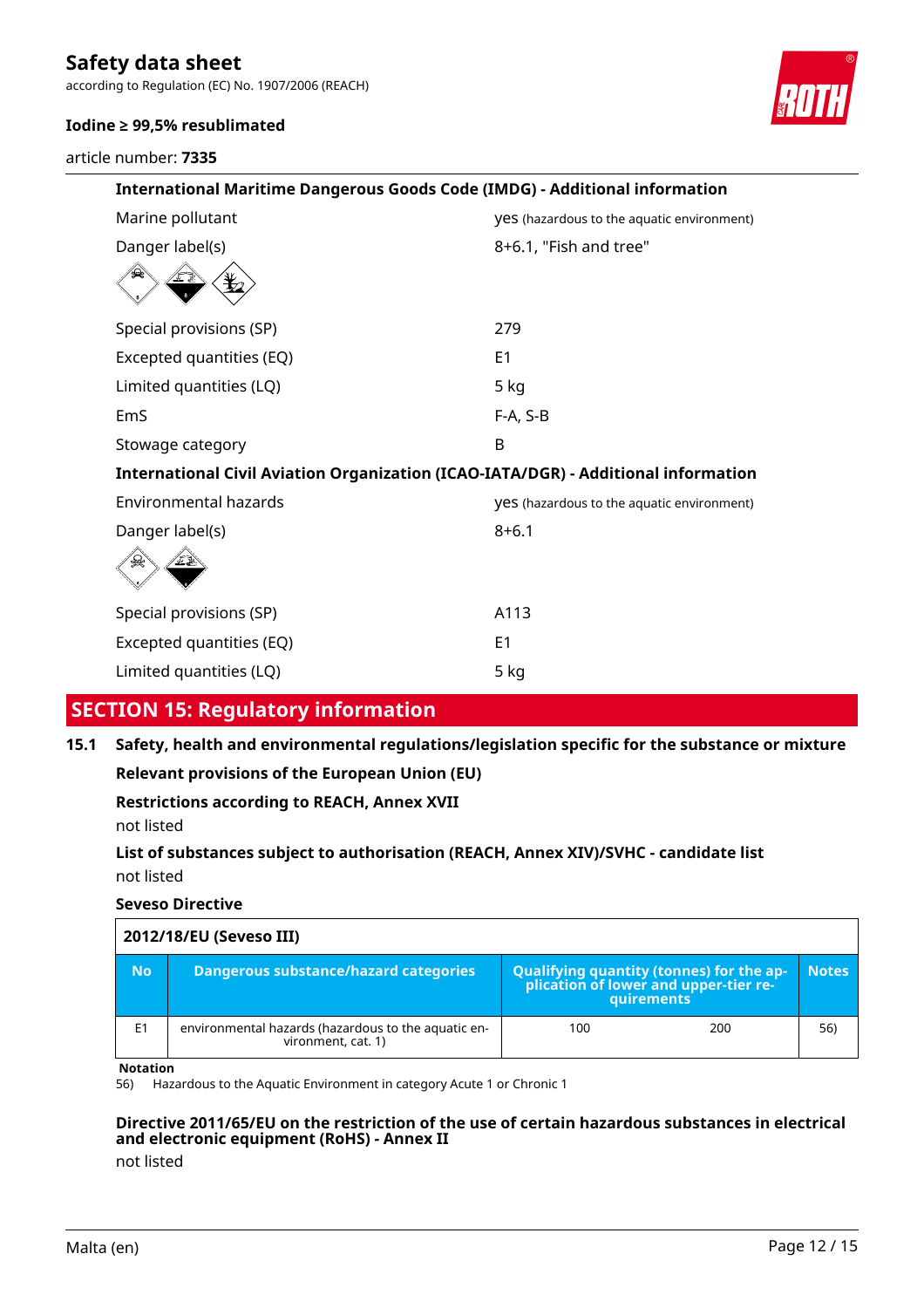according to Regulation (EC) No. 1907/2006 (REACH)



#### **Iodine ≥ 99,5% resublimated**

article number: **7335**

**Regulation 166/2006/EC concerning the establishment of a European Pollutant Release and Transfer Register (PRTR)**

not listed

**Water Framework Directive (WFD)**

not listed

**Regulation 98/2013/EU on the marketing and use of explosives precursors**

not listed

**Regulation 111/2005/EC laying down rules for the monitoring of trade between the Community and third countries in drug precursors**

not listed

**Regulation 1005/2009/EC on substances that deplete the ozone layer (ODS)**

not listed

**Regulation 649/2012/EU concerning the export and import of hazardous chemicals (PIC)**

not listed

#### **National inventories**

| <b>Country</b> | <b>Inventory</b> | <b>Status</b>       |
|----------------|------------------|---------------------|
| AU             | <b>AICS</b>      | substance is listed |
| CA             | <b>DSL</b>       | substance is listed |
| <b>CN</b>      | <b>IECSC</b>     | substance is listed |
| EU             | ECSI             | substance is listed |
| EU             | REACH Reg.       | substance is listed |
| KR             | KECI             | substance is listed |
| <b>MX</b>      | INSQ             | substance is listed |
| NZ             | NZIoC            | substance is listed |
| <b>PH</b>      | <b>PICCS</b>     | substance is listed |
| <b>TR</b>      | <b>CICR</b>      | substance is listed |
| <b>TW</b>      | <b>TCSI</b>      | substance is listed |
| US.            | <b>TSCA</b>      | substance is listed |

**Legend**<br>AICS<br>CICR AICS Australian Inventory of Chemical Substances CICR Chemical Inventory and Control Regulation DSL Domestic Substances List (DSL) ECSI EC Substance Inventory (EINECS, ELINCS, NLP) IECSC Inventory of Existing Chemical Substances Produced or Imported in China INSQ National Inventory of Chemical Substances KECI Korea Existing Chemicals Inventory NZIoC New Zealand Inventory of Chemicals PICCS Philippine Inventory of Chemicals and Chemical Substances (PICCS) REACH Reg. REACH registered substances TCSI Taiwan Chemical Substance Inventory TSCA Toxic Substance Control Act

#### **15.2 Chemical Safety Assessment**

No Chemical Safety Assessment has been carried out for this substance.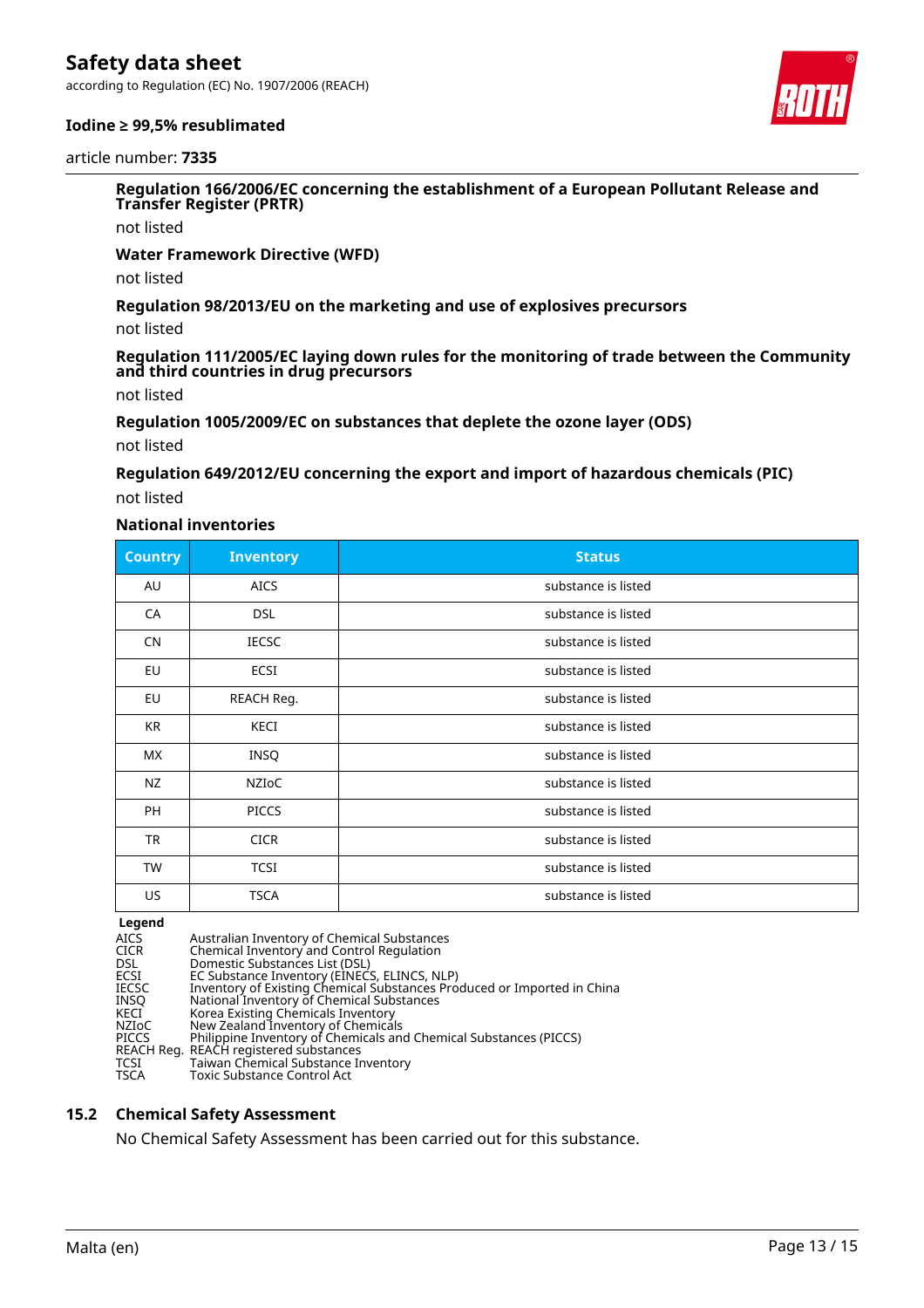according to Regulation (EC) No. 1907/2006 (REACH)

#### **Iodine ≥ 99,5% resublimated**

article number: **7335**

# **SECTION 16: Other information**

#### **Indication of changes (revised safety data sheet)**

Alignment to regulation: Regulation (EC) No. 1907/2006 (REACH), amended by 2020/878/EU

Restructuring: section 9, section 14

### **Abbreviations and acronyms**

| Abbr.           | <b>Descriptions of used abbreviations</b>                                                                                                                                                                                       |
|-----------------|---------------------------------------------------------------------------------------------------------------------------------------------------------------------------------------------------------------------------------|
| <b>ADN</b>      | Accord européen relatif au transport international des marchandises dangereuses par voies de naviga-<br>tion intérieures (European Agreement concerning the International Carriage of Dangerous Goods by In-<br>land Waterways) |
| <b>ADR</b>      | Accord européen relatif au transport international des marchandises dangereuses par route (European<br>Agreement concerning the International Carriage of Dangerous Goods by Road)                                              |
| ADR/RID/ADN     | European Agreements concerning the International Carriage of Dangerous Goods by Road/Rail/Inland<br>Waterways (ADR/RID/ADN)                                                                                                     |
| <b>ATE</b>      | <b>Acute Toxicity Estimate</b>                                                                                                                                                                                                  |
| CAS             | Chemical Abstracts Service (service that maintains the most comprehensive list of chemical substances)                                                                                                                          |
| <b>CLP</b>      | Regulation (EC) No 1272/2008 on classification, labelling and packaging of substances and mixtures                                                                                                                              |
| <b>DGR</b>      | Dangerous Goods Regulations (see IATA/DGR)                                                                                                                                                                                      |
| <b>DNEL</b>     | Derived No-Effect Level                                                                                                                                                                                                         |
| <b>EC50</b>     | Effective Concentration 50 %. The EC50 corresponds to the concentration of a tested substance causing<br>50 % changes in response (e.g. on growth) during a specified time interval                                             |
| EC No           | The EC Inventory (EINECS, ELINCS and the NLP-list) is the source for the seven-digit EC number, an identi-<br>fier of substances commercially available within the EU (European Union)                                          |
| <b>EINECS</b>   | European Inventory of Existing Commercial Chemical Substances                                                                                                                                                                   |
| <b>ELINCS</b>   | European List of Notified Chemical Substances                                                                                                                                                                                   |
| EmS             | <b>Emergency Schedule</b>                                                                                                                                                                                                       |
| ErC50           | $\equiv$ EC50: in this method, that concentration of test substance which results in a 50 % reduction in either<br>growth (EbC50) or growth rate (ErC50) relative to the control                                                |
| <b>GHS</b>      | "Globally Harmonized System of Classification and Labelling of Chemicals" developed by the United Na-<br>tions                                                                                                                  |
| <b>IATA</b>     | <b>International Air Transport Association</b>                                                                                                                                                                                  |
| <b>IATA/DGR</b> | Dangerous Goods Regulations (DGR) for the air transport (IATA)                                                                                                                                                                  |
| <b>ICAO</b>     | International Civil Aviation Organization                                                                                                                                                                                       |
| ICAO-TI         | Technical instructions for the safe transport of dangerous goods by air                                                                                                                                                         |
| <b>IMDG</b>     | International Maritime Dangerous Goods Code                                                                                                                                                                                     |
| IMDG-Code       | International Maritime Dangerous Goods Code                                                                                                                                                                                     |
| index No        | The Index number is the identification code given to the substance in Part 3 of Annex VI to Regulation<br>(EC) No 1272/2008                                                                                                     |
| <b>LC50</b>     | Lethal Concentration 50%: the LC50 corresponds to the concentration of a tested substance causing 50 %<br>lethality during a specified time interval                                                                            |
| LD50            | Lethal Dose 50 %: the LD50 corresponds to the dose of a tested substance causing 50 % lethality during a<br>specified time interval                                                                                             |
| <b>NLP</b>      | No-Longer Polymer                                                                                                                                                                                                               |